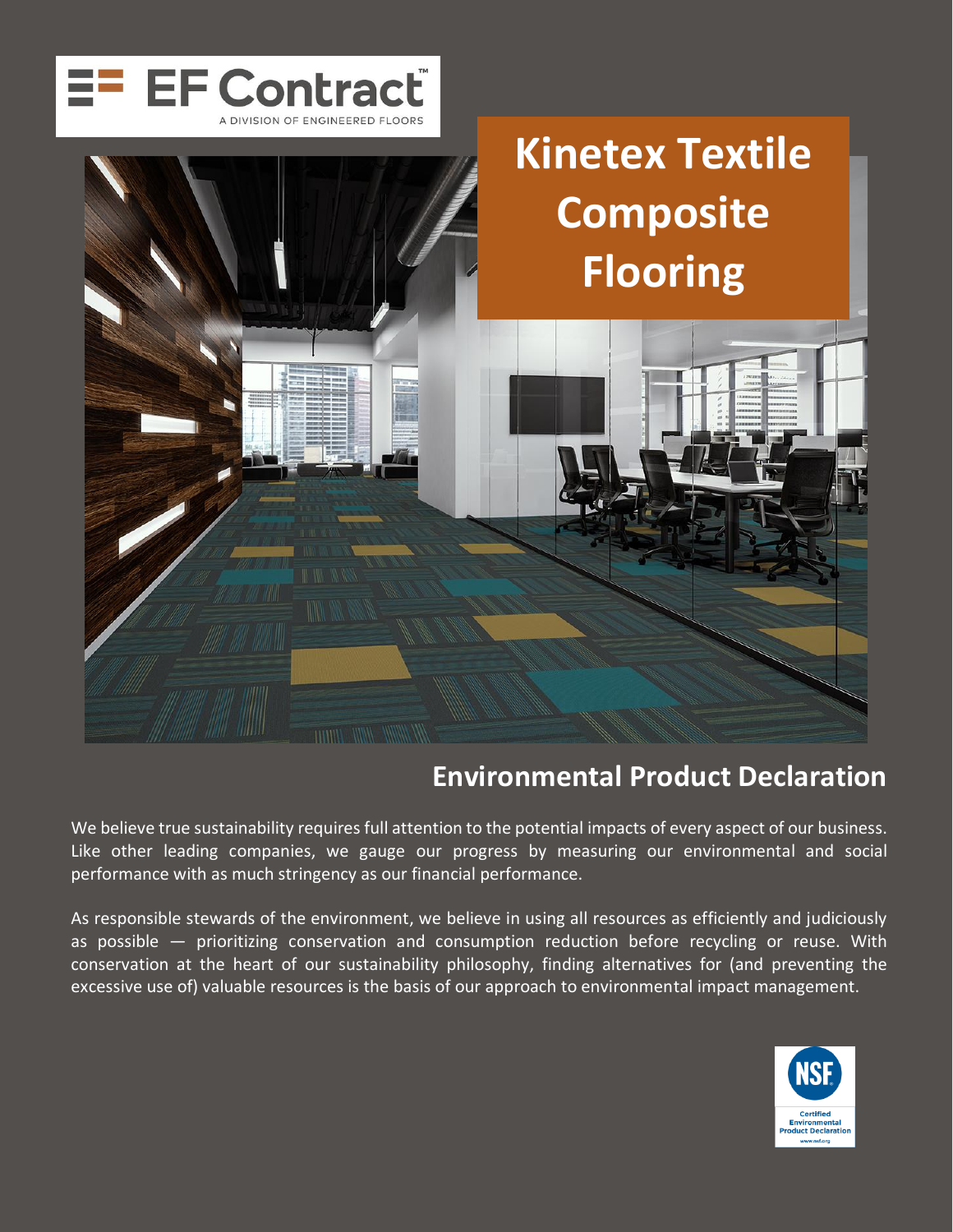

| Program Operator                                                                                                                | <b>NSF International</b><br>Certified<br><b>Environmental</b><br><b>NSF</b><br>789 N. Dixboro, Ann Arbor, MI 48105<br><b>Product Declaration</b><br>www.nsf.org<br>www.nsf.org |
|---------------------------------------------------------------------------------------------------------------------------------|--------------------------------------------------------------------------------------------------------------------------------------------------------------------------------|
| General Program instructions and Version Number                                                                                 | Part A: Life Cycle Assessment Calculation Rules and Report Requirements, Version<br>3.2                                                                                        |
| <b>Manufacturer Name and Address</b>                                                                                            | <b>EF Contract</b><br>1502 Coronet Drive<br>Dalton GA, 30720                                                                                                                   |
| <b>Declaration Number</b>                                                                                                       | EPD10181                                                                                                                                                                       |
| Declared Product and Functional Unit                                                                                            | Kinetex Textile Composite Flooring<br>1 square meter of installed flooring and with a building service life of 75 years                                                        |
| Reference PCR and Version Number                                                                                                | Part A: Life Cycle Assessment Calculation Rules and Report Requirements, Version<br>3.2<br>Part B: Flooring EPD Requirements. UL 10010-7, September 28, 2018                   |
| Product's intended Application and Use                                                                                          | <b>Commercial Flooring and Wall Applications</b>                                                                                                                               |
| <b>Product RSL</b>                                                                                                              | 15 years                                                                                                                                                                       |
| <b>Markets of Applicability</b>                                                                                                 | North America                                                                                                                                                                  |
| Date of Issue                                                                                                                   | 03/22/2019                                                                                                                                                                     |
| Period of Validity                                                                                                              | 5 years from date of issue                                                                                                                                                     |
| <b>EPD Type</b>                                                                                                                 | <b>Product Specific</b>                                                                                                                                                        |
| Range of Dataset Variability                                                                                                    | N/A                                                                                                                                                                            |
| <b>EPD Scope</b>                                                                                                                | Cradle to Grave                                                                                                                                                                |
| Year of reported manufacturer primary data                                                                                      | 2017                                                                                                                                                                           |
| <b>LCA Software and Version Number</b>                                                                                          | GaBi 8.7.0.18                                                                                                                                                                  |
| LCI Database and Version Number                                                                                                 | GaBi Database Version 8.7, Service Pack 35                                                                                                                                     |
| LCIA Methodology and Version Number                                                                                             | TRACI 2.1<br>CML 2001-Jan 2016                                                                                                                                                 |
| The sub-category PCR review was conducted by:                                                                                   | Jack Geibig (Chair)<br>Thomas Gloria, PhD<br>Thaddeus Owen                                                                                                                     |
|                                                                                                                                 |                                                                                                                                                                                |
| This declaration was independently verified in accordance with                                                                  | Jenny Oorbeck                                                                                                                                                                  |
| ISO 14025: 2006. The UL Environment "Part A: Calculation Rules<br>for the Life Cycle Assessment and Requirements on the Project | joorbeck@nsf.org                                                                                                                                                               |
| Report," v3.1 (February 2018), based on CEN Norm EN 15804                                                                       |                                                                                                                                                                                |
| (2012) and ISO 21930:2017, serves as the core PCR, with                                                                         |                                                                                                                                                                                |
| additional considerations from the USGBC/UL Environment Part                                                                    |                                                                                                                                                                                |
| A Enhancement (2017)                                                                                                            |                                                                                                                                                                                |
| $\Box$ Internal<br>⊠ External                                                                                                   |                                                                                                                                                                                |
| This life cycle assessment was conducted in accordance with ISO<br>14044 and the reference PCR by:                              | <b>WAP Sustainability Consulting</b>                                                                                                                                           |
|                                                                                                                                 | Jack Geibig - EcoForm                                                                                                                                                          |
|                                                                                                                                 | jgeibig@ecoform.com                                                                                                                                                            |
| This life cycle assessment was independently verified in<br>accordance with ISO 14044 and the reference PCR by:                 |                                                                                                                                                                                |
|                                                                                                                                 |                                                                                                                                                                                |
|                                                                                                                                 |                                                                                                                                                                                |
| Limitations:                                                                                                                    |                                                                                                                                                                                |

Environmental declarations from different programs (ISO 14025) may not be comparable.

Comparison of the environmental performance of Flooring Products using EPD information shall be based on the product's use and impacts at the building level, and therefore EPDs may not be used for comparability purposes when not considering the building energy use phase as instructed under this PCR. Full conformance with the PCR for Products allows EPD comparability only when all stages of a life cycle have been considered. However, variations and deviations are possible". Example of variations: Different LCA software and background LCI datasets may lead to differences results for upstream or downstream of the life cycle stages declared.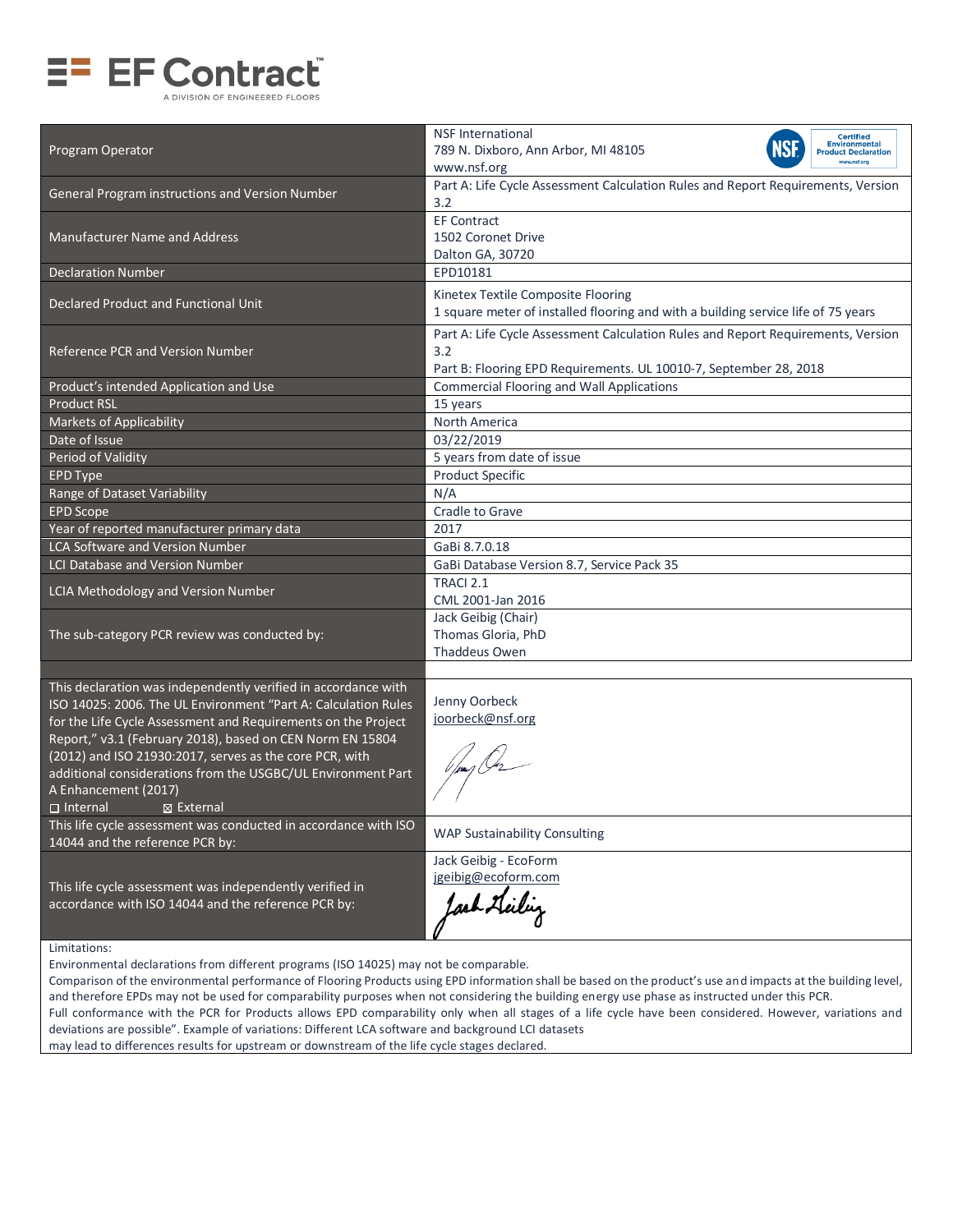<span id="page-2-0"></span>

#### **Product Definition and Information**

#### **1. Company Description**

EF Contract (EFC) is part of the fastest-growing, most progressive family of flooring companies, Engineered Floors. We stand for confidence in quality, relentless service and doing right by all. Our products are inspired by you: offering the carpet and hard-surface flooring that you want and need, that you've been seeking but unable to find, until now. Every collection, pattern and colorway are created with best in class performance and in pursuit of design that is simply beautiful. That guiding ethic continues today as EF Contract strives to positively impact our associates, customers and community on a daily basis. By putting our people first, we produce products with pride, provide value to our customers and make a difference in our community. Our commitment to our associates and their families, as well as our larger community, requires EF Contract to provide gainful employment and economic development. In 2018, EF Contract joined Engineered Floors, LLC. Based in Dalton, Ga., Engineered Floors, LLC is a privately held carpet producer founded by Robert E. Shaw in 2009 and based in Dalton, Ga., with facilities in Calhoun and Dalton, Ga. Engineered Floors employs 4000 people.

#### **2. Product Description Figure 1: Product Construction Product Construction**

Kinetex® is an advanced Textile Composite Flooring that combines key attributes of soft-surface floor covering with the long-wearing performance characteristics of hard-surface flooring. Kinetex is a carpet tile product family with polyester face fiber and a PET felt backing that is mechanically bonded. A representative product within the Kinetex family was chosen. The composition within the Kinetex family of products does not differ other than pigments and dyes used to give each style of carpet tile its own distinct appearance. The variation in terms of pigments and dyes used is less than 5% of the total product weight and is excluded from the



study. This EPD covers all styles and colors under the Kinetex product family. Specific products can be found on EFC's [website.](http://www.efcontractflooring.com/product-category/kinetex/) The key to the high-performance attributes of Kinetex® lies within its construction. Each layer, when used together, creates a versatile, lightweight, soft-surface flooring design with parallel qualities to that of hard-surface. Table 1: Technical Details

|                       | <b>Fully Recyclable</b>                     |  |  |
|-----------------------|---------------------------------------------|--|--|
|                       | Certified Platinum to NSF/ ANSI 140         |  |  |
|                       | Green Label Plus (GLP)                      |  |  |
|                       | Carpet tile                                 |  |  |
|                       | Mechanically bonded PET on PET felt backing |  |  |
|                       | Polyester                                   |  |  |
| 1.344 $\text{kg/m}^2$ |                                             |  |  |
| 0.243 $\text{kg/m}^2$ |                                             |  |  |
| 4.5                   |                                             |  |  |
| <b>Nominal Value</b>  | <b>Unit</b>                                 |  |  |
| 5.08(0.20)            | mm (inch)                                   |  |  |
| < 10.16 (< 0.4)       | mm (inch)                                   |  |  |
| $>6.4516$ ( $>100$ )  | $dm^2(in^2)$                                |  |  |
| 139.014 (4.1)         | $g/m^2$ (oz/yd <sup>2</sup> )               |  |  |
| 100% PET              |                                             |  |  |
| 1.344                 | $\text{kg/m}^2$                             |  |  |
| 0.243                 | $\text{kg/m}^2$                             |  |  |
|                       |                                             |  |  |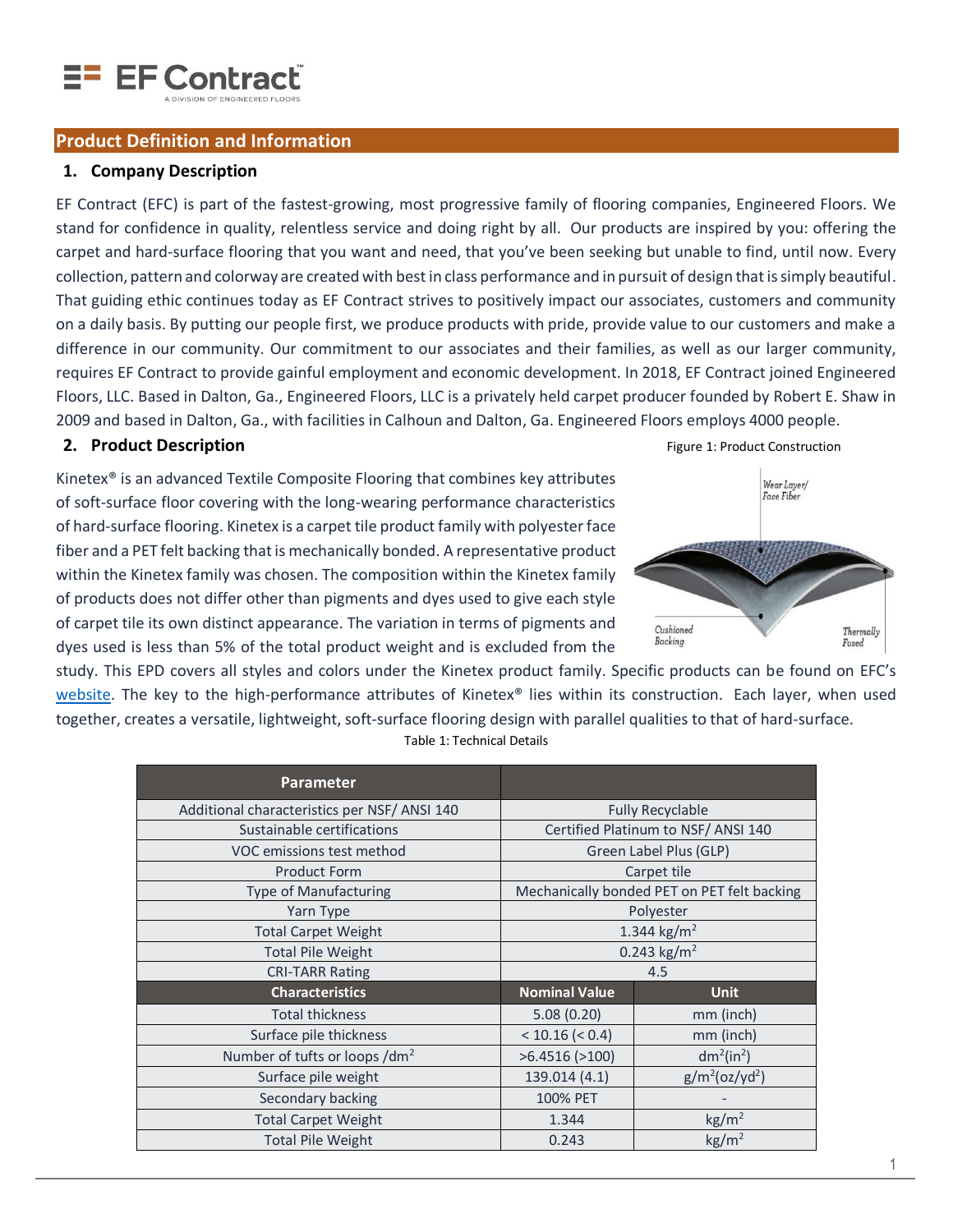

Table 2: Performance Testing for Kinetex

| <b>Test</b>                                                         | <b>Result</b>  |
|---------------------------------------------------------------------|----------------|
| AATCC2 Test Method 134-2011                                         | $< 0.7$ kV     |
| Electrostatic Propensity of Carpets (Normative value $\leq$ 3.5 KV) |                |
| AATCC2 Test Method 16-2004                                          | 5              |
| Colorfastness to Light (minimum grade 4 at 40 AFU)                  |                |
| ASTM6 F648                                                          |                |
| Standard Test Method for Critical Radiant Flux of Floor-Covering    | 0.64           |
| Systems Using a Radiant Heat Energy Source                          |                |
| <b>ASTM6 E662</b>                                                   | Non-Flaming 49 |
| Standard Test Method for Specific Optical Density of Smoke          | Flaming 136    |
| <b>Generated by Solid Materials</b>                                 |                |
| <b>ASTM6 D5252</b>                                                  |                |
| Standard Practice for the Operation of the Hexapod Tumble           | 4.5            |
| Drum Tester                                                         |                |
| <b>ASTM6 D7330</b>                                                  |                |
| Standard Test Method for Assessment of Surface Appearance           | 4.5            |
| Change in Pile Floor Coverings Using Standard Reference Scales      |                |
|                                                                     | $Ct1 - 0.012$  |
| ISO14 2551/ ASTM6 Dimensional Stability                             | Ct2 -0.190     |
| (Modular Tiles Only)                                                | $Ct3 + 0.002$  |
|                                                                     | Ct4 - 0.023    |

# **3. Application**

EF Contract's Kinetex® non-slip flooring is intended for use as a flooring tile in medium-to-high traffic commercial applications such as retail, healthcare, education, offices, public venues and institutional environments. Further information about the product may be found on EF Contract's [website.](http://www.efcontractflooring.com/what-is-kinetex/)

#### **4. Properties of Declared Product as Delivered**

The product is usually delivered packaged in a cardboard box with plastic film and paper to protect the tiles during shipping. These are usually shipped in tile sizes of 12"x48", 18"x36", 24"x24".

#### **5. Declaration of Methodological Framework**

This EPD is considered a Cradle-to-Grave study. A summary of the life cycle stages included in this EPD is presented in Section 17. The reference service life is outlined in [Table 10.](#page-9-0) and is only applicable if all manufacturing guidelines are followed regarding site-selection and installation, found online. No known flows are deliberately excluded from this EPD. Third party verified ISO 14040/44 secondary LCI data sets contribute more than 67% of total impacts in all impact categories required by the PCR.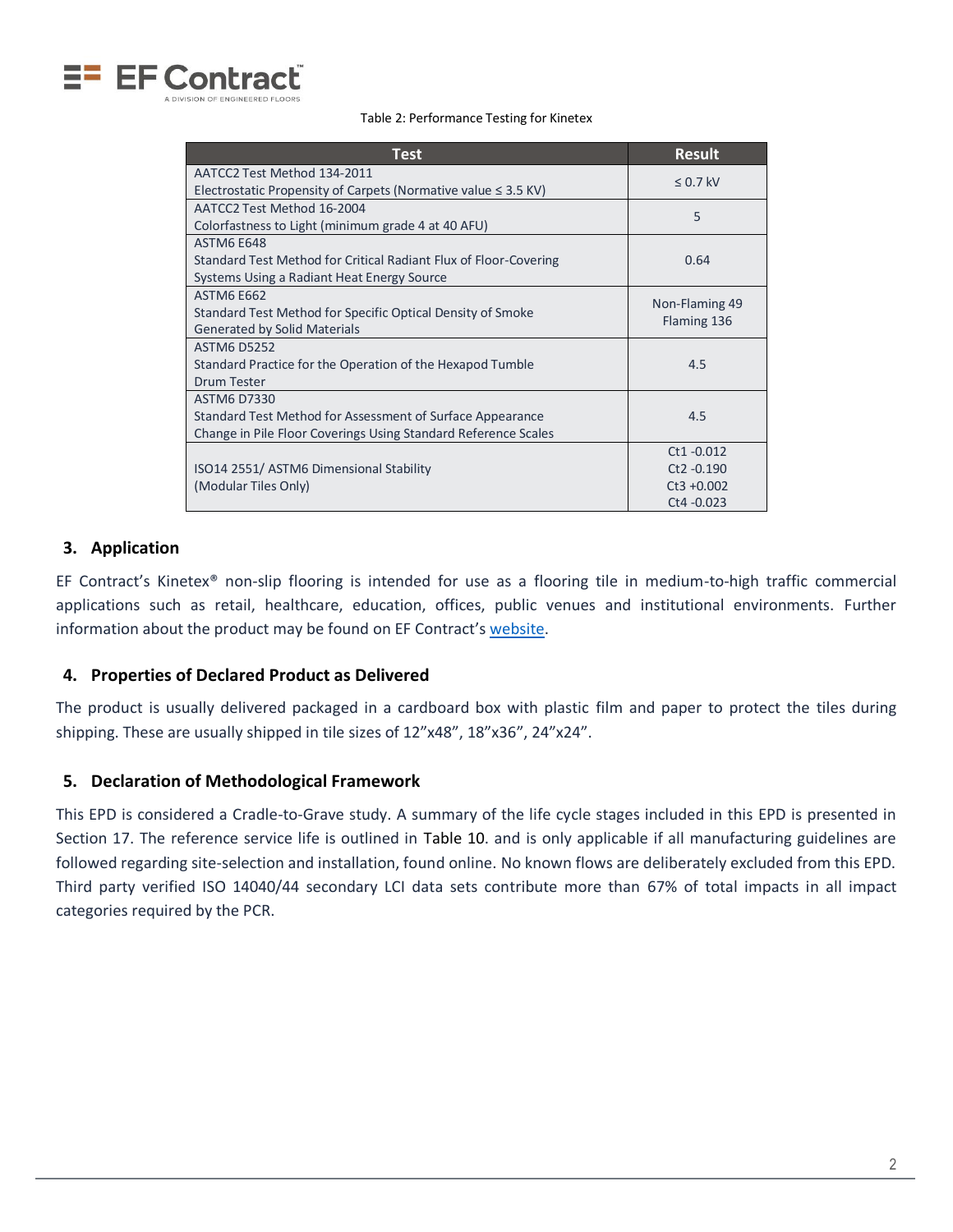

#### **6. Flow Diagram**



Figure 2: Flow Diagram

#### **7. Manufacturing**

The first step in Kinetex manufacturing is needlepunching. The process involves combining three different PET fibers into a felt product. The fibers are combined by teasing them together with a series of needles. The felt which forms a part of the secondary backing contains recycled content and this has been incorporated into the LCA model. Needle punching is followed by mechanical bonding where PET yarn is affixed to a PET film. This process is similar to tufting which is used in traditional carpet manufacturing. No glues or other additives are utilized. Next, the mechanically bonded intermediary from the previous step undergoes bulking. This process involves adding heat and steam to the intermediary to add volume to the fibers on the mechanically bonded product. This is then sent for laminating and embossing.

The laminating process involves adding heat to the intermediary created in the bulking stage and the felt product. This process involves heating the two intermediaries to a level in which they "melt" together. The process creates a permanent bind between the two layers.

Embossing refers to the stamping of a pattern on the face of the product. No additional material inputs are necessary in this step. Finally, the tile cutting process

involves stamping out individual carpet tiles from the carpet roll completed in the laminating phase. This is followed by packing the Textile Composite Flooring tiles for storage or immediate shipment. This product contains no regulated substances above the required threshold.

#### **8. Material Composition**

|  | Table 3: Material Composition |
|--|-------------------------------|
|  |                               |

| Component                                    | <b>Material</b>                              | (Mass %) |
|----------------------------------------------|----------------------------------------------|----------|
| <b>Face Yarn</b>                             | Polyester, Carbon Black,<br>Titanium dioxide | 18.3%    |
| Primary<br><b>Backing</b>                    | Polyethylene                                 | 9.7%     |
| <b>Secondary</b><br>Backing/<br><b>Scrim</b> | Polypropylene                                | 8.4%     |
| <b>Cushion</b>                               | <b>PET Felt</b>                              | 63.3%    |
| <b>Topical</b>                               | Non-fluoro Stain Resist                      | 0.5%     |

#### **9. Packaging**

#### Table 4: Packaging Inputs

| Input per sq. m <sup>2</sup> | Value   | <b>Unit</b> |
|------------------------------|---------|-------------|
| Cardboard                    | 0.067   | kg          |
| Pallet                       | 0.127   | kg          |
| Paper                        | 0.00003 | kg          |
| Plastic film                 | 0.001   | <b>s</b>    |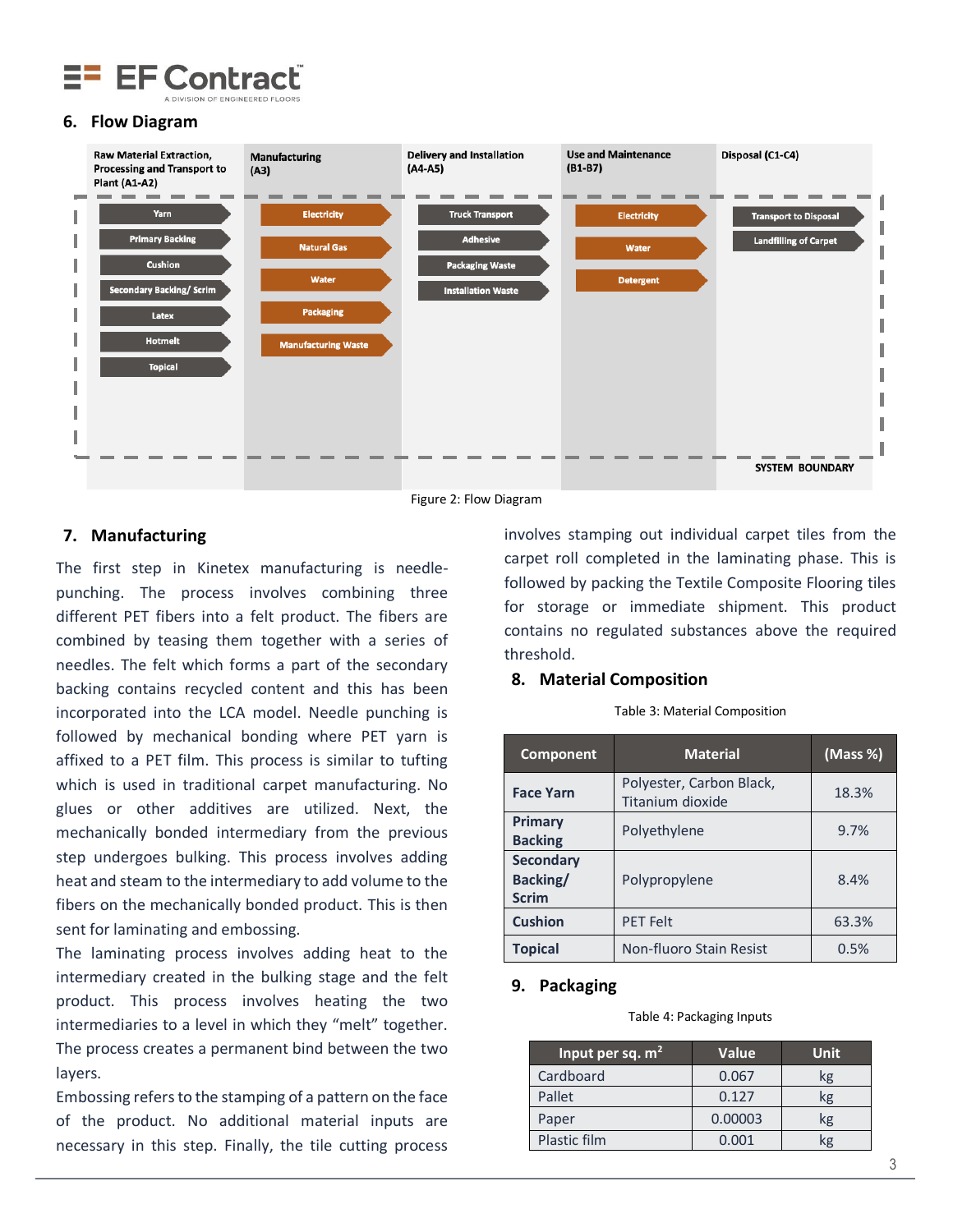

#### **10. Transportation**

It is assumed that all raw materials are distributed by truck. An average distance using this information was calculated and used in the model. Transport of raw material from supplier to the manufacturing facility was calculated for each raw material using primary data. Average distance to installation site was calculated based on average distance of total shipments to be 565.46 miles from the EF Contract facility in 2017.

#### **11. Product Installation**

Table 5: Product Installation Inputs

| Input per sq. $m2$ | <b>Value</b> | Unit |
|--------------------|--------------|------|
| Adhesive           | 0.115        | kg   |
| Install waste      |              | $\%$ |

The product is delivered to the customer via truck, depending on the location of the end-user. Detailed installation instructions are provided online. Installation equipment is required though not included in the study as these are multi-use tools and the impacts per declared unit is considered negligible. Packaging waste is generated and disposed of in this stage. For installation of Kinetex, EFC recommends Kinetex adhesive to be used for optimum performance. Non-applied pattern Kinetex products feature the proven releasable spread system, Kinetex Adhesive. This adhesive is formulated for Kinetex Textile Composite flooring products and is built to bond the textile composite to the properly prepared substrates for the life of the installation. Products with Kinetex Adhesive will perform in elevated RH slabs up to 95%. Kinetex Adhesive offers the flexibility to simply remove and replace individual modules if conditions warrant a quick fix.

#### **12. Use**

The reference service life (RSL) of Kinetex carpet tile is assumed to be 15 years. Given the RSL of the products under consideration, 4 replacements of the product are required to cover the Estimated service life (ESL) of the building which is 75 years. Table 6 shows the parameters for the use phase scenario undergoing study.

#### Table 6: Use phase parameters

| <b>Maintenance</b> | Light | <b>Medium</b> | <b>Heavy</b> | <b>Unit</b> |
|--------------------|-------|---------------|--------------|-------------|
| Vacuum             |       | 3             |              | #           |
|                    |       |               |              | week        |
| Spot Check/        |       |               |              | #           |
| Clean              | 5     |               |              | week        |
| Interim            |       |               |              | #           |
| Maintenance        | 2     |               | 12           | year        |
| Restorative        |       |               |              | #           |
| Maintenance        |       |               |              | vear        |

# **13. Reference Service Life and Estimated Building Service Life**

A reference service life of 15 years is assumed for EFC's modular carpet tiles. The estimated service life of the building is 75 years as per Part A: Life Cycle Assessment Calculation Rules and Report Requirements, UL Environment, V3.2, 2018.

#### **14. Reuse, Recycling and Energy Recovery**

Kinetex has been designed with the end in mind. Its construction is among the simplest of all flooring products (excluding dirt floors, of course). As a result, we'd love to have it back at the end of its useful life. To accomplish this, EF Contract, as a brand of the larger Engineered Floors family, offers our customers the opportunity to use our Carpet Reclamation Program. With this program we facilitate the reclamation of used carpet and guarantee that it will not reach a landfill. To initiate the carpet reclamation process, please call 1.800.241.4586 or email [reclamation@engineeredfloors.com.](mailto:reclamation@engineeredfloors.com) In addition to reclaiming used carpet, old flooring can be safely disposed of in municipal landfills or sent to waste-toenergy facilities (subject to local regulations).

#### **15. Disposal**

All waste has been classified according to regionalspecific legislation as laid out in Section 2.8.5 and 2.8.6 in Part A: Life Cycle Assessment Calculation rules and Report Requirements from UL Environment. Per Part A, the product is completely landfilled.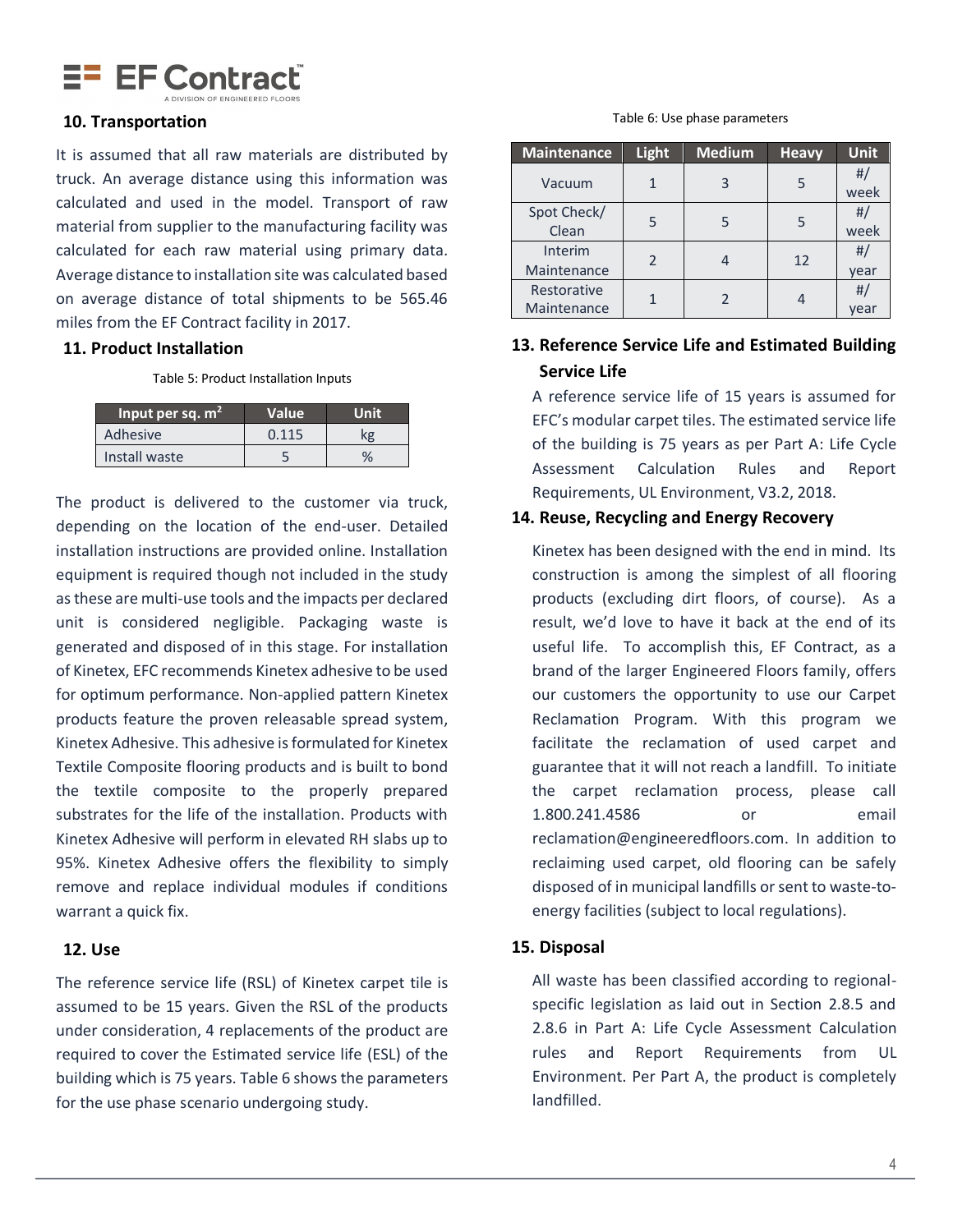

# **Life Cycle Assessment Background Information**

### **16. Functional Unit**

The functional unit of the flooring product is one (1) square meter of floor covering.

|                                               | <b>Kinetex Tile</b> |
|-----------------------------------------------|---------------------|
| <b>Functional Unit</b><br>$\lceil m^2 \rceil$ |                     |
| Average Weight<br>lkøl                        | 1.3                 |

# **17. System Boundary**

This EPD is a cradle-to-grave study.

Table 7: Description of system boundary modules (X = Included in study)

|                 |                               | PRODUCT STAGE |                | CONSTRUCT-<br><b>ION PROCESS</b><br><b>STAGE</b> |                  |           |                |                | <b>USE STAGE</b> |               |                                                                      |                                                                     |                |                | <b>END OF LIFE STAGE</b> |                | <b>BENEFITS AND</b><br><b>LOADS</b><br><b>BEYOND THE</b><br><b>SYSTEM</b><br><b>BOUNDARY</b> |
|-----------------|-------------------------------|---------------|----------------|--------------------------------------------------|------------------|-----------|----------------|----------------|------------------|---------------|----------------------------------------------------------------------|---------------------------------------------------------------------|----------------|----------------|--------------------------|----------------|----------------------------------------------------------------------------------------------|
|                 | A1                            | A2            | A <sub>3</sub> | A <sub>4</sub>                                   | A <sub>5</sub>   | <b>B1</b> | B <sub>2</sub> | B <sub>3</sub> | <b>B4</b>        | <b>B5</b>     | <b>B6</b>                                                            | <b>B7</b>                                                           | C <sub>1</sub> | C <sub>2</sub> | C <sub>3</sub>           | C <sub>4</sub> | D                                                                                            |
|                 | <b>Alddns</b><br>Raw material | Transport     | Manufacturing  | gate<br>from<br>to site<br>Transport             | Assembly/Install | Use       | Maintenance    | Repair         | ment<br>Replacer | Refurbishment | During<br>Operational<br>Use<br>Use<br>Building<br>Product<br>Energy | During<br>Operational<br>Use<br>Use<br>Product<br>Building<br>Water | Deconstruction | Transport      | processing<br>Waste      | Disposal       | Recycling Potential<br>Reuse, Recovery,                                                      |
| <b>EPD Type</b> |                               | X             |                | X                                                | X                | X         | X              | X              | X                | X             | X                                                                    | X                                                                   | X              | X              | X                        | X              | <b>MND</b>                                                                                   |

#### Table 8: System Boundary and Modules

| <b>Module</b><br><b>Name</b> | <b>Description</b>                                 | <b>Analysis</b><br>Period | <b>Summary of Included Elements</b>                                                                                                                               |
|------------------------------|----------------------------------------------------|---------------------------|-------------------------------------------------------------------------------------------------------------------------------------------------------------------|
| A1                           | Product Stage: Raw<br><b>Material Supply</b>       | 2018                      | Raw Material sourcing and processing as defined by secondary data.                                                                                                |
| A2                           | Product Stage:<br>Transport                        | 2018                      | Shipping from supplier to manufacturing site. Fuel use requirements<br>estimated based on product weights and estimated distance.                                 |
| A <sub>3</sub>               | Product Stage:<br>Manufacturing                    | 2017                      | Energy, water and material inputs required for manufacturing products<br>from raw materials. Packaging materials and manufacturing waste are<br>included as well. |
| A4                           | <b>Construction Process</b><br>Stage: Transport    | 2018                      | Shipping from manufacturing site to project site. Fuel use requirements<br>estimated based on product weights and mapped distance.                                |
| A <sub>5</sub>               | <b>Construction Process</b><br>Stage: Installation | 2018                      | Installation materials, installation waste and packaging material waste.                                                                                          |
| <b>B1</b>                    | Use Stage: Use                                     | 2018                      | Use of the product.                                                                                                                                               |
| <b>B2</b>                    | Use Stage: Maintenance                             | 2018                      | Cleaning energy, water, and materials, including refinishing the product.                                                                                         |
| <b>B3</b>                    | Use Stage: Repair                                  | 2018                      | Materials and energy required to repair the product.                                                                                                              |
| <b>B4</b>                    | Use Stage: Replacement                             | 2018                      | Total materials and energy required to manufacture a replacement.                                                                                                 |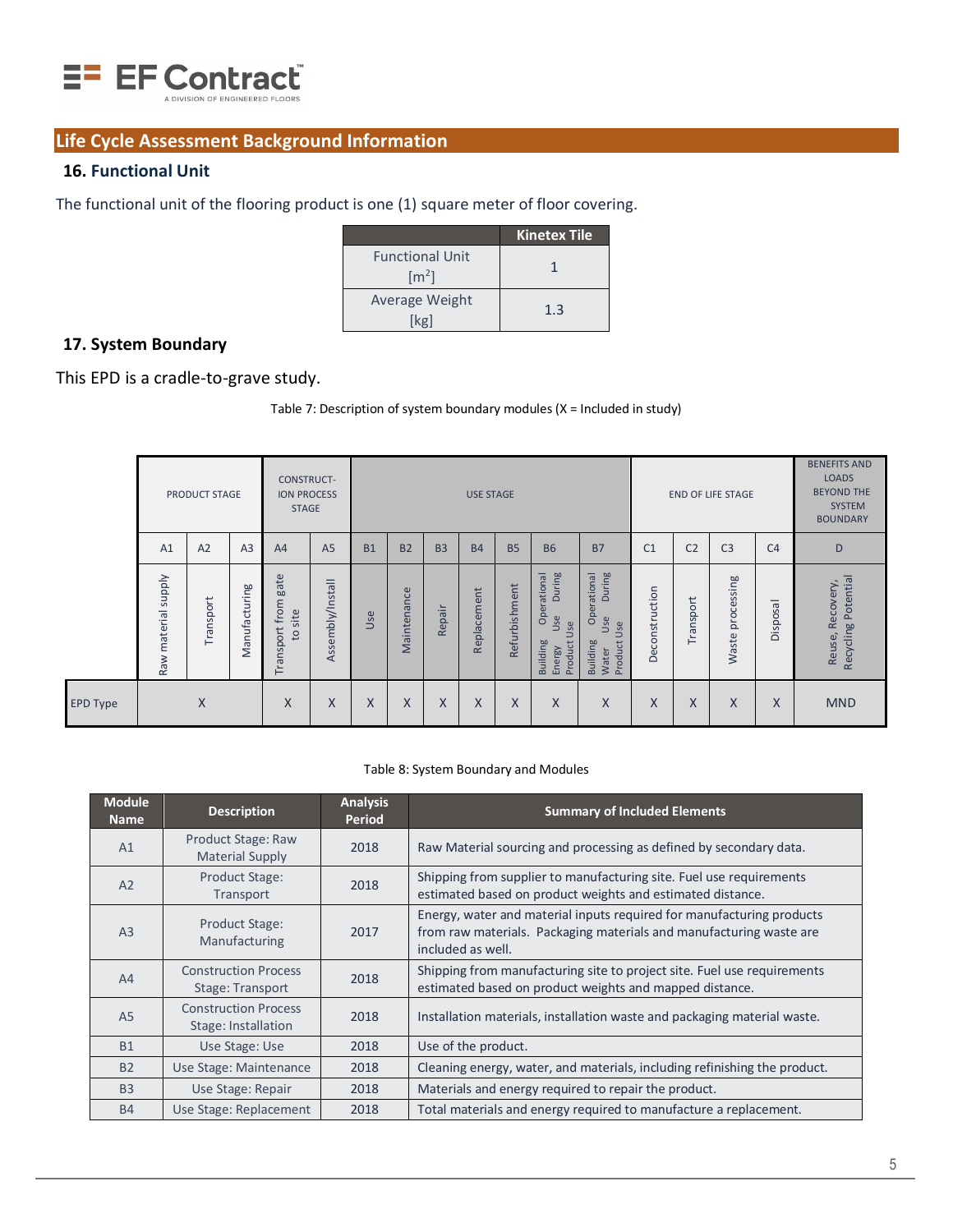

| <b>Module</b><br><b>Name</b> | <b>Description</b>            | <b>Analysis</b><br>Period | <b>Summary of Included Elements</b>                                                                                     |
|------------------------------|-------------------------------|---------------------------|-------------------------------------------------------------------------------------------------------------------------|
| <b>B5</b>                    | Use Stage:<br>Refurbishment   | 2018                      | Materials and energy required to refurbish the product.                                                                 |
| <b>B6</b>                    | <b>Operational Energy Use</b> | 2018                      | Operational Energy Use of Building Integrated System During Product Use                                                 |
| <b>B7</b>                    | <b>Operational Water Use</b>  | 2018                      | Operational Water Use of Building Integrated System During Product Use                                                  |
| C <sub>1</sub>               | <b>EOL: Deconstruction</b>    | 2018                      | No inputs required for deconstruction.                                                                                  |
| C <sub>2</sub>               | <b>EOL: Transport</b>         | 2018                      | Shipping from project site to landfill. Fuel use requirements estimated based<br>on product weight and mapped distance. |
| C <sub>3</sub>               | <b>EOL: Waste Processing</b>  | 2018                      | Waste processing not required. All waste can be processed as is.                                                        |
| C <sub>4</sub>               | <b>EOL: Disposal</b>          | 2018                      | Landfill impacts modeled based on secondary data.                                                                       |
| D                            | Benefits beyond system        | <b>MND</b>                | Credits from energy or material capture.                                                                                |

#### **18. Estimates and Assumptions**

All estimates and assumptions are within the requirements of ISO 14040/44. The majority of the estimations are within the primary data. The primary data was collected as annual totals including all utility usage and production information. For the LCA, the usage information was divided by the production to create an energy and water use per square meter. As there are different products produced at this facility, it is assumed all products are using the same amount of energy. Another assumption is that the installation tools are used enough times that the per square meter impacts are negligible.

#### **19. Cut-Off Rules**

Material inputs greater than 1% (based on total mass of the final product) were included within the scope of analysis. Material inputs less than 1% were included if sufficient data was available to warrant inclusion and/or the material input was thought to have significant environmental impact. Cumulative excluded material inputs and environmental impacts are less than 5% based on total weight of the functional unit. The excluded materials are some additives and pigments (0- 3.09%).

#### **20. Data Sources**

Primary data was collected by EFC associates for onsite energy, water and waste during the course of manufacturing. Whenever available, supplier data was used for raw materials used in the production process. When primary data did not exist, secondary data for raw material production was used from GaBi Database Version 8.7, Service Pack 35. All calculation procedures adhere to ISO14044.

#### **21. Data Quality**

The geographical scope of the manufacturing portion of the life cycle is Dalton, GA. All primary data were collected from the manufacturer. The geographic coverage of primary data is considered excellent. Primary data were provided by the manufacturer and represent all information for calendar year 2017. Primary data provided by the manufacturer is specific to the technology that the company uses in manufacturing their product. It is site-specific and considered of good quality. Data used to allocate energy and water on a per unit of product produced includes overhead energy such as lighting, heating and sanitary use of water due to unavailability of sub-metering. Sub-metering would improve the technological coverage of data quality.

#### **22. Period under Review**

The period under review is calendar year 2017.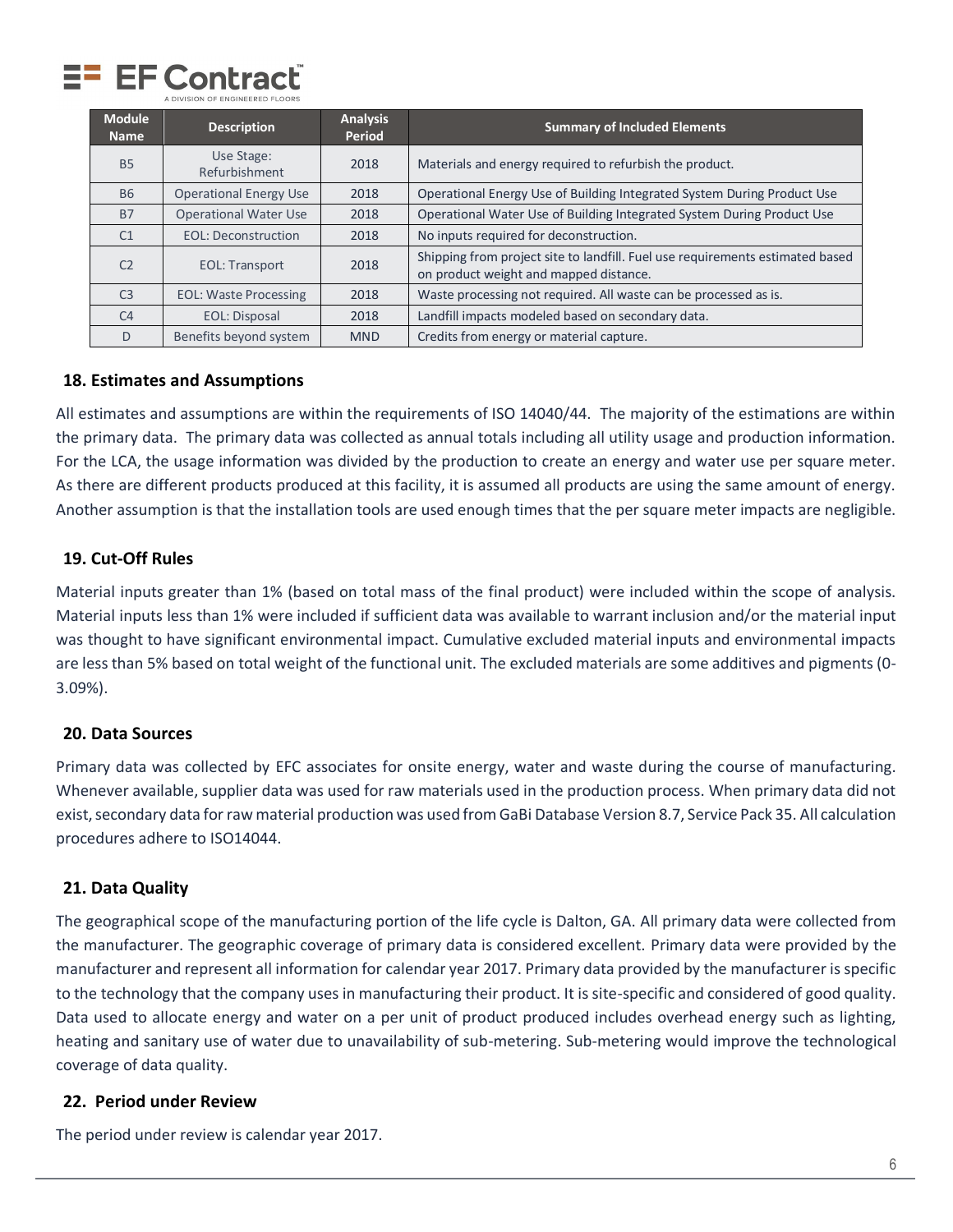

#### **23. Allocation**

General principles of allocation were based on ISO 14040/44. There are no products other than carpet tiles and broadloom carpets that are produced as part of the manufacturing processes studied in the LCA. Since there are no co-products, no allocation based on co-products is required. To derive a per unit value for manufacturing inputs such as electricity, natural gas and water, allocation based on total production in square meters was adopted. Discussions with EF Contract staff divulged this was a more representative way than via mass to allocate the manufacturing inputs based on the manufacturing processes used and the types of products created. As a default, secondary GaBi datasets use a physical mass basis for allocation. Throughout the study recycled materials were accounted for via the cut-off method. Under this method, impacts and benefits associated with the previous life of a raw material from recycled stock are excluded from the system boundary. Additionally, impacts and benefits associated with secondary functions of materials at end of life are also excluded (i.e. production into a third life or energy generation from the incineration plant). The study does include the impacts associated with reprocessing and preparation of recycled materials that are part of the bill of materials of the products under study.

#### **24. Comparability and Benchmarking**

The user of the EPD should take care when comparing EPDs from different companies. Assumptions, data sources, and assessment tools may all impact the uncertainty of the final results and make comparisons misleading. Without understanding the specific variability, the user is therefore, not encouraged to compare EPDs. Even for similar products, differences in use and end-of-life stage assumptions, and data quality may produce incomparable results. Comparison of the environmental performance of Flooring Products using EPD information shall be based on the product's use and impacts at the building level, and therefore EPDs may not be used for comparability purposes when not considering the building energy use phase as instructed under this PCR. Full conformance with the PCR for Products allows EPD comparability only when all stages of a life cycle have been considered. However, variations and deviations are possible". Example of variations: Different LCA software and background LCI datasets may lead to differences results for upstream or downstream of the life cycle stages declared.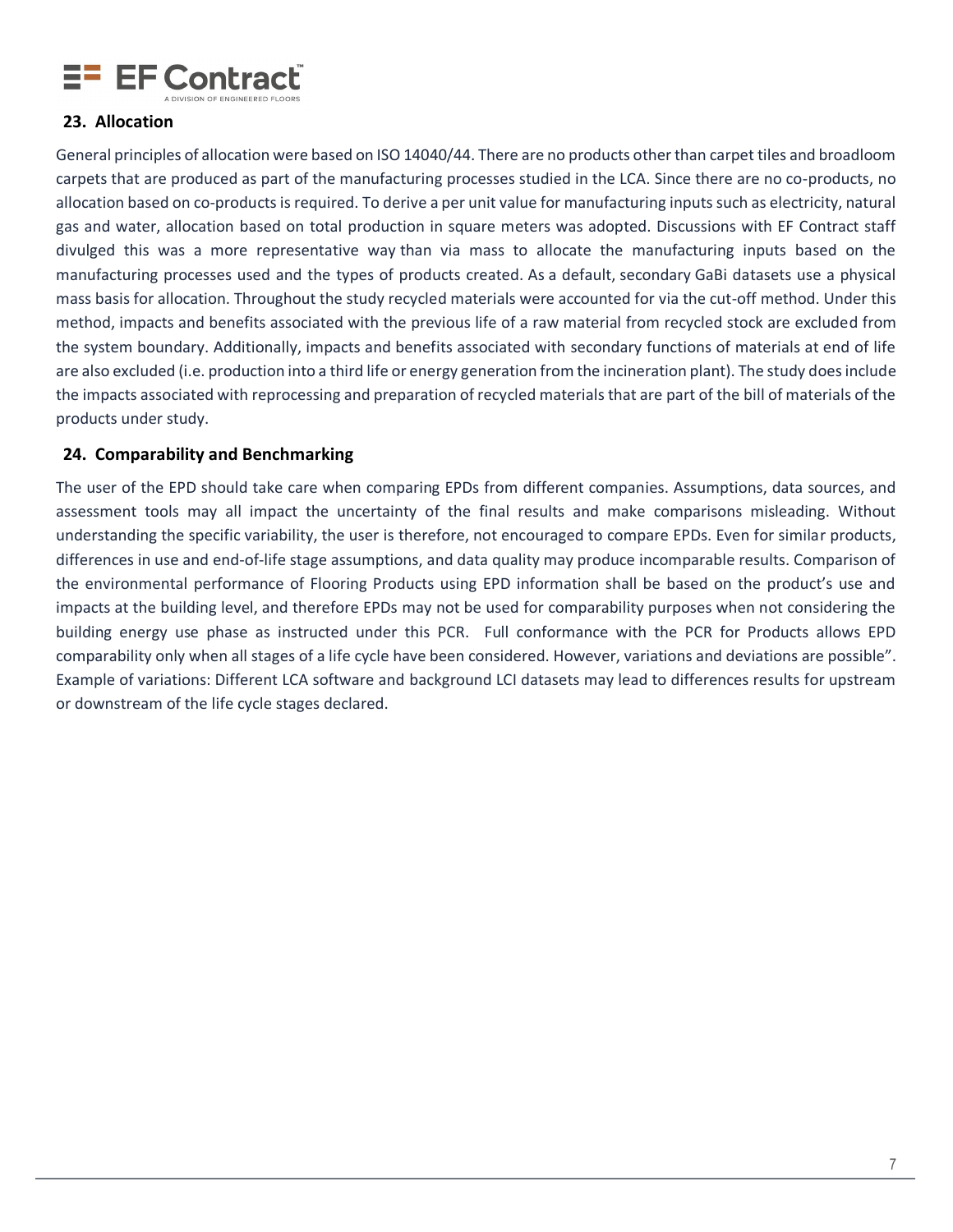

# **Life Cycle Assessment Scenarios**

|  | Table 9: Transport to building site (A4) |  |  |
|--|------------------------------------------|--|--|
|  |                                          |  |  |

| <b>Name</b>                                  | <b>Truck</b>                                             | Unit       |
|----------------------------------------------|----------------------------------------------------------|------------|
| <b>Fuel type</b>                             | <b>Diesel</b>                                            |            |
| Liters of fuel                               | 39.0625                                                  | $1/100$ km |
| Vehicle type                                 | Truck - Trailer, basic<br>enclosed/ 45,000 lb<br>payload |            |
| <b>Transport distance</b>                    | 909.3                                                    | km         |
| <b>Capacity utilization</b>                  | 0.78                                                     | %          |
| <b>Weight of products</b><br>transported     | 20,411.657                                               | kg         |
| <b>Capacity utilization</b><br>volume factor |                                                          |            |

#### Table 10: Reference Service Life

<span id="page-9-0"></span>

| <b>Name</b>                                                                                                   | Value                                                 | <b>Unit</b> |
|---------------------------------------------------------------------------------------------------------------|-------------------------------------------------------|-------------|
| <b>RSL</b>                                                                                                    | 15                                                    | years       |
| Declared product properties (at<br>the gate) and finishes, etc.                                               | See Table 1                                           |             |
| Design application                                                                                            | Installation per<br>recommendation<br>by manufacturer |             |
| An assumed quality of work,<br>when installed in accordance<br>with the manufacturer's<br><b>instructions</b> | Accepted industry<br>standard                         |             |
| Indoor environment (if relevant<br>for indoor applications)                                                   | Normal building<br>operating<br>conditions            |             |
| Use conditions, e.g. frequency of<br>use, mechanical exposure                                                 | Normal building<br>operating<br>conditions            |             |

#### Table 11: Installation into the building (A5)

| <b>Name</b>                                                                                               | <b>Kinetex</b> | Unit      |
|-----------------------------------------------------------------------------------------------------------|----------------|-----------|
| <b>Adhesive</b>                                                                                           | 0.11           | kg        |
| Product loss per functional unit                                                                          | 0.08           | kg        |
| Waste materials at the construction site<br>before waste processing, generated by<br>product installation | 0.3            | kg        |
| Output materials resulting from on-site<br>waste processing                                               | n              | kg        |
| Packaging waste, cardboard                                                                                | 0.067          | kg        |
| Packaging waste, plastic film                                                                             | 0.001          | kg        |
| Packaging waste, wooden pallet                                                                            | 0.127          | kg        |
| Packaging waste, paper                                                                                    | 0.00003        | kg        |
| Biogenic carbon contained in packaging                                                                    | 0.25           | kg<br>CO. |

#### Table 12: Maintenance (B2)

| <b>Name</b>                                                         | Value<br>Unit            |                                |  |  |  |  |
|---------------------------------------------------------------------|--------------------------|--------------------------------|--|--|--|--|
| <b>Maintenance process</b><br>information                           | Manufacturer recommended |                                |  |  |  |  |
|                                                                     |                          |                                |  |  |  |  |
| Vacuum (Daily)                                                      | 3600                     | Number/RSL                     |  |  |  |  |
| Vacuum (Daily)                                                      | 18000                    | Number/ESL                     |  |  |  |  |
| <b>Spot Check (Daily)</b>                                           | 3600                     | Number/RSL                     |  |  |  |  |
| <b>Spot Check (Daily)</b>                                           | 18000                    | Number/ESL                     |  |  |  |  |
| <b>Interim Maintenance (Monthly)</b>                                | 180                      | Number/RSL                     |  |  |  |  |
| <b>Interim Maintenance (Monthly)</b>                                | 900                      | Number/ESL                     |  |  |  |  |
| <b>Restorative Maintenance</b><br>(Quaterly)                        | 60                       | Number/RSL                     |  |  |  |  |
| <b>Restorative Maintenance</b><br>(Quaterly)                        | Number/ESL<br>300        |                                |  |  |  |  |
| Net freshwater consumption<br>specified by water source and<br>fate | 10.27                    | kg/m <sup>2</sup> floor/yr     |  |  |  |  |
| <b>Neutral detergent</b>                                            | 0.007                    | kg/m <sup>2</sup> floor/yr     |  |  |  |  |
| <b>Electricity for vacuuming</b>                                    | 1.17                     | kWh/m <sup>2</sup><br>floor/yr |  |  |  |  |
| <b>Further assumptions for scenario</b>                             |                          | Vacuum and spot check          |  |  |  |  |
| development (e.g. frequency and                                     |                          | everyday, interim maintenance  |  |  |  |  |
| time period of use, number of                                       |                          | every month and restorative    |  |  |  |  |
| occupants);                                                         |                          | maintenance every quarter      |  |  |  |  |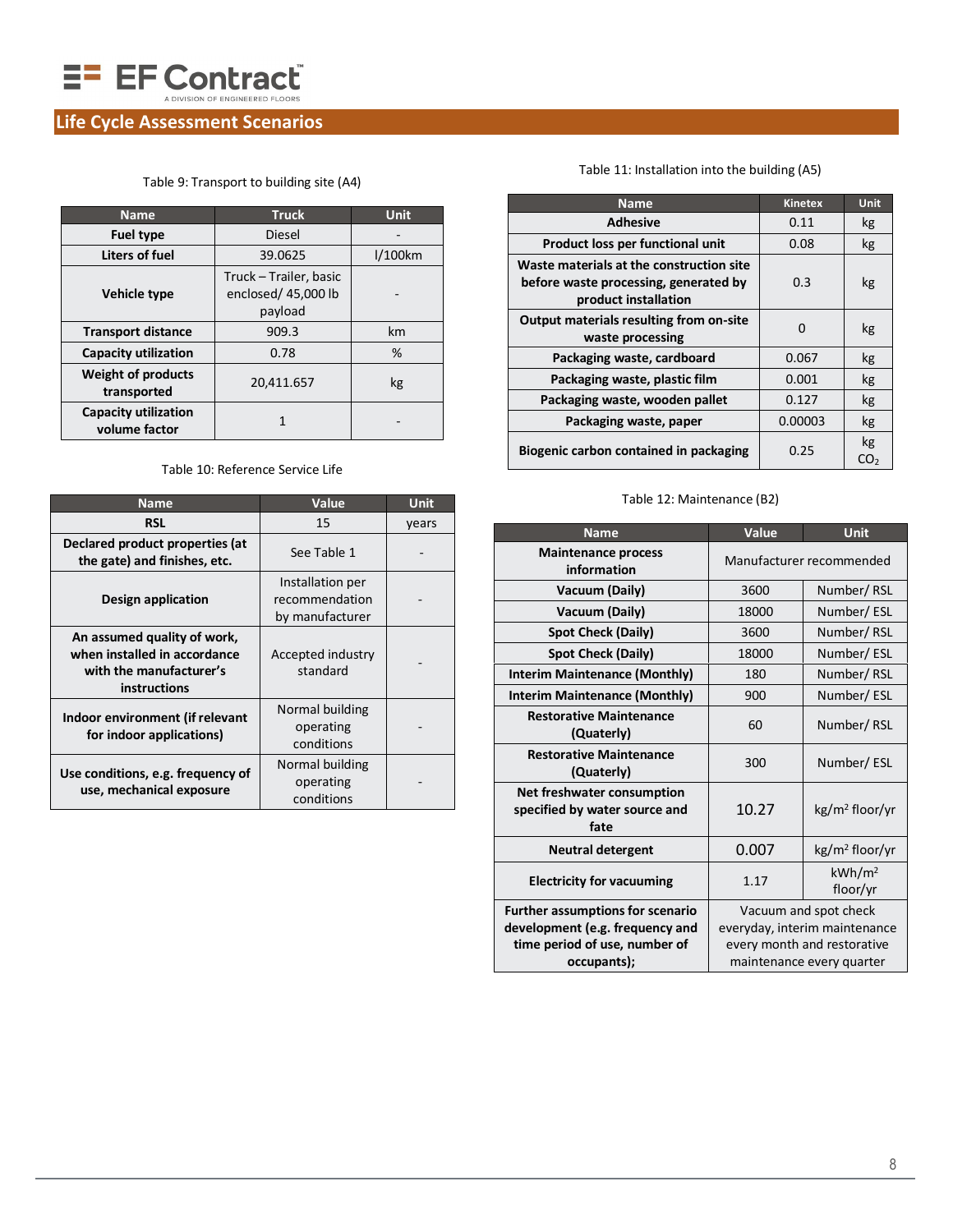

#### Table 13: Replacement (B4)

| <b>Name</b>                                                      | Value | <b>Unit</b>        |
|------------------------------------------------------------------|-------|--------------------|
| <b>Replacement cycle</b>                                         | O     | Number/RSL         |
| <b>Replacement cycle</b>                                         |       | Number/ESL         |
| Energy input, specified by activity,<br>type and amount          |       | kWh                |
| Net freshwater consumption<br>specified by water source and fate | O     | m <sup>3</sup>     |
| <b>Adhesive</b>                                                  | 0.11  | kg/<br>replacement |

| Table 14: End of life (C1-C4) |  |  |  |  |  |  |
|-------------------------------|--|--|--|--|--|--|
|-------------------------------|--|--|--|--|--|--|

| <b>Name</b>               |                                                    | <b>Kinetex</b>                                                                                 | <b>Unit</b> |  |  |
|---------------------------|----------------------------------------------------|------------------------------------------------------------------------------------------------|-------------|--|--|
|                           | <b>Assumptions for scenario development</b>        | Product is either disposed of with<br>the underlying floor or manually<br>removed via scraping |             |  |  |
|                           | <b>Collected separately</b>                        | $\Omega$                                                                                       | kg          |  |  |
| <b>Collection process</b> | <b>Collected with mixed</b><br>construction waste  | 1.72                                                                                           | kg          |  |  |
|                           | Reuse                                              | $\Omega$                                                                                       | kg          |  |  |
|                           | Recycling                                          | $\Omega$                                                                                       | kg          |  |  |
|                           | Landfill                                           | 1.72                                                                                           | kg          |  |  |
| <b>Recovery</b>           | Incineration                                       | 0                                                                                              | kg          |  |  |
|                           | Incineration with energy<br>recovery               | $\Omega$                                                                                       | kg          |  |  |
|                           | <b>Energy conversion efficiency</b><br>rate        | 84-94                                                                                          | %           |  |  |
| <b>Disposal</b>           | <b>Product or material for final</b><br>deposition |                                                                                                | kg          |  |  |
|                           | Removals of biogenic carbon (excluding packaging)  | 0.0825                                                                                         | kg          |  |  |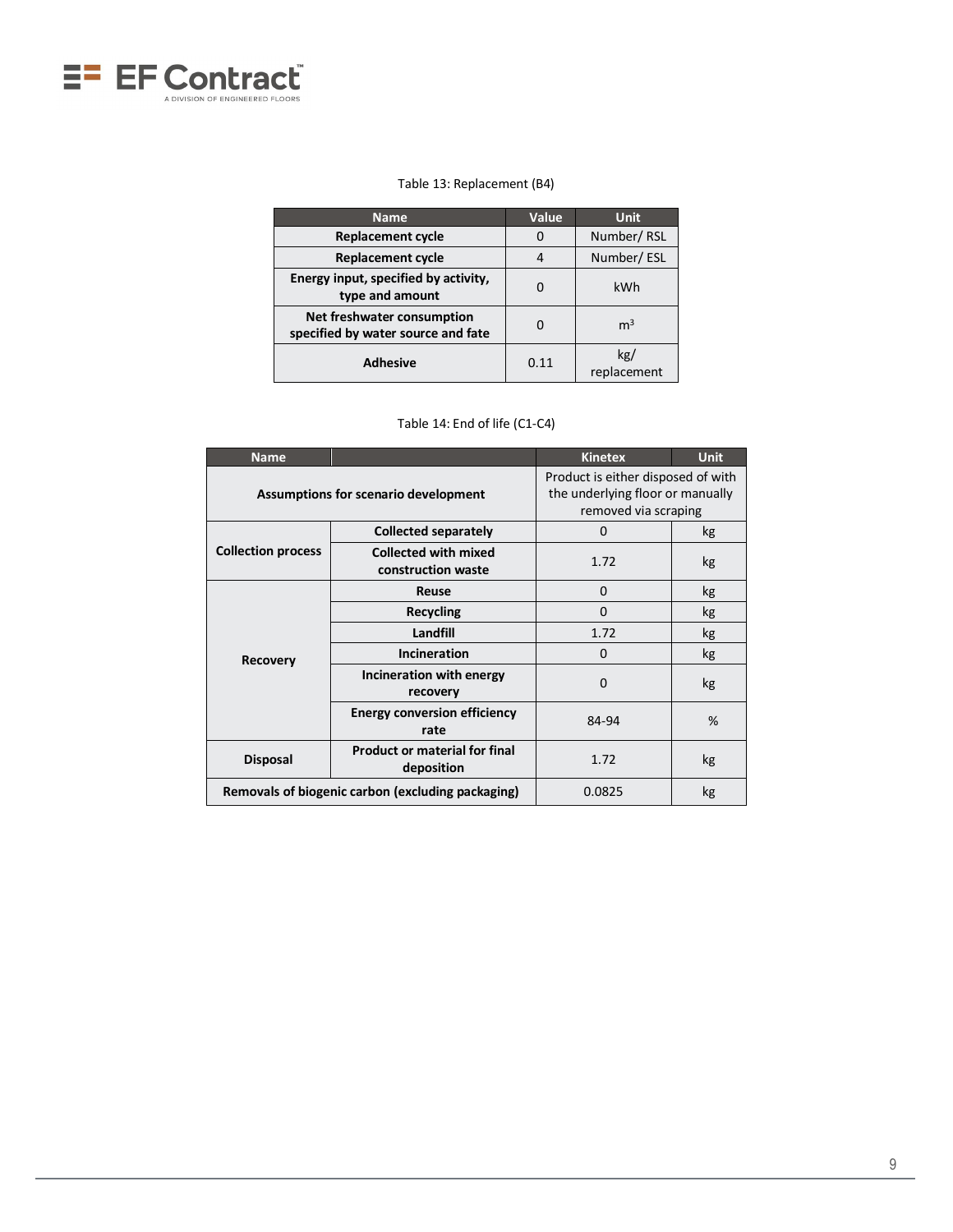

#### **Life Cycle Assessment Results**

All results are given per functional unit, which is 1  $m^2$  of installed flooring over an estimated building life of 75 years. Environmental Impacts were calculated using the GaBi software platform. Impact results have been calculated using both TRACI 2.1 and CML 2001-Jan 2016 characterization factors. LCIA results are relative expressions and do not predict impacts on category endpoints, the exceeding of thresholds, safety margins or risks. These six impact categories are globally deemed mature enough to be included in Type III environmental declarations. Other categories are being developed and defined and LCA should continue making advances in their development, however the EPD users shall not use additional measures for comparative purposes.

See Impact Category Key below for definition of acronyms.

| Acronym                 | <b>Text</b>                                                                                                      | Acronym          | <b>Text</b>                             |
|-------------------------|------------------------------------------------------------------------------------------------------------------|------------------|-----------------------------------------|
| ADP-<br>elements        | Abiotic depletion potential for non-fossil<br>resources                                                          | <b>GWP</b>       | Global warming potential                |
| <b>ADP-fossil</b>       | Abiotic depletion potential for fossil resources                                                                 | <b>OPD</b>       | Depletion of stratospheric ozone layer  |
| <b>AP</b>               | Acidification potential of soil and water                                                                        | <b>POCP</b>      | Photochemical ozone creation potential  |
| EP                      | Eutrophication potential                                                                                         | <b>Resources</b> | Depletion of non-renewable fossil fuels |
|                         | <b>LCI Indicators</b>                                                                                            |                  |                                         |
| RPR <sub>F</sub>        | Use of renewable primary energy excluding<br>renewable primary energy resources used as<br>raw materials         | <b>SM</b>        | Use of secondary materials              |
| <b>RPR<sub>M</sub></b>  | Use of renewable primary energy resources<br>used as raw materials                                               | <b>RSF</b>       | Use of renewable secondary fuels        |
| <b>NRPRF</b>            | Use of non-renewable primary energy<br>excluding non-renewable primary energy<br>resources used as raw materials | <b>NRSF</b>      | Use of non-renewable secondary fuels    |
| <b>NRPR<sub>M</sub></b> | Use of non-renewable primary energy<br>resources used as raw materials                                           | <b>FW</b>        | Net use of fresh water                  |
| <b>HWD</b>              | Disposed-of-hazardous waste                                                                                      | <b>MR</b>        | Materials for recycling                 |
| <b>NHWD</b>             | Disposed-of non-hazardous waste                                                                                  | <b>MER</b>       | Materials for energy recovery           |
| <b>HLRW</b>             | High-level radioactive waste, conditioned, to<br>final repository                                                | EE               | Exported energy                         |
| <b>ILLRW</b>            | Intermediate- and low-level radioactive waste,<br>conditioned, to final repository                               | <b>CRU</b>       | Components for reuse                    |
| <b>RE</b>               | Recovered energy                                                                                                 |                  |                                         |

Table 15: Impact Category Key

#### Table 16: Carbon Emissions and Removals

| Parameter   | Parameter                                      | Kinetex | <b>Unit</b>        |
|-------------|------------------------------------------------|---------|--------------------|
| <b>BCRP</b> | <b>Biogenic Carbon Removal from Product</b>    | 0.0825  | kg CO <sub>2</sub> |
| <b>BCEP</b> | Biogenic Carbon Emission from Product          | 0.0825  | kg CO <sub>2</sub> |
| <b>BCRK</b> | Biogenic Carbon Removal from Packaging         | 0.51    | kg CO <sub>2</sub> |
| <b>BCFK</b> | <b>Biogenic Carbon Emission from Packaging</b> | 0.109   | kg CO <sub>2</sub> |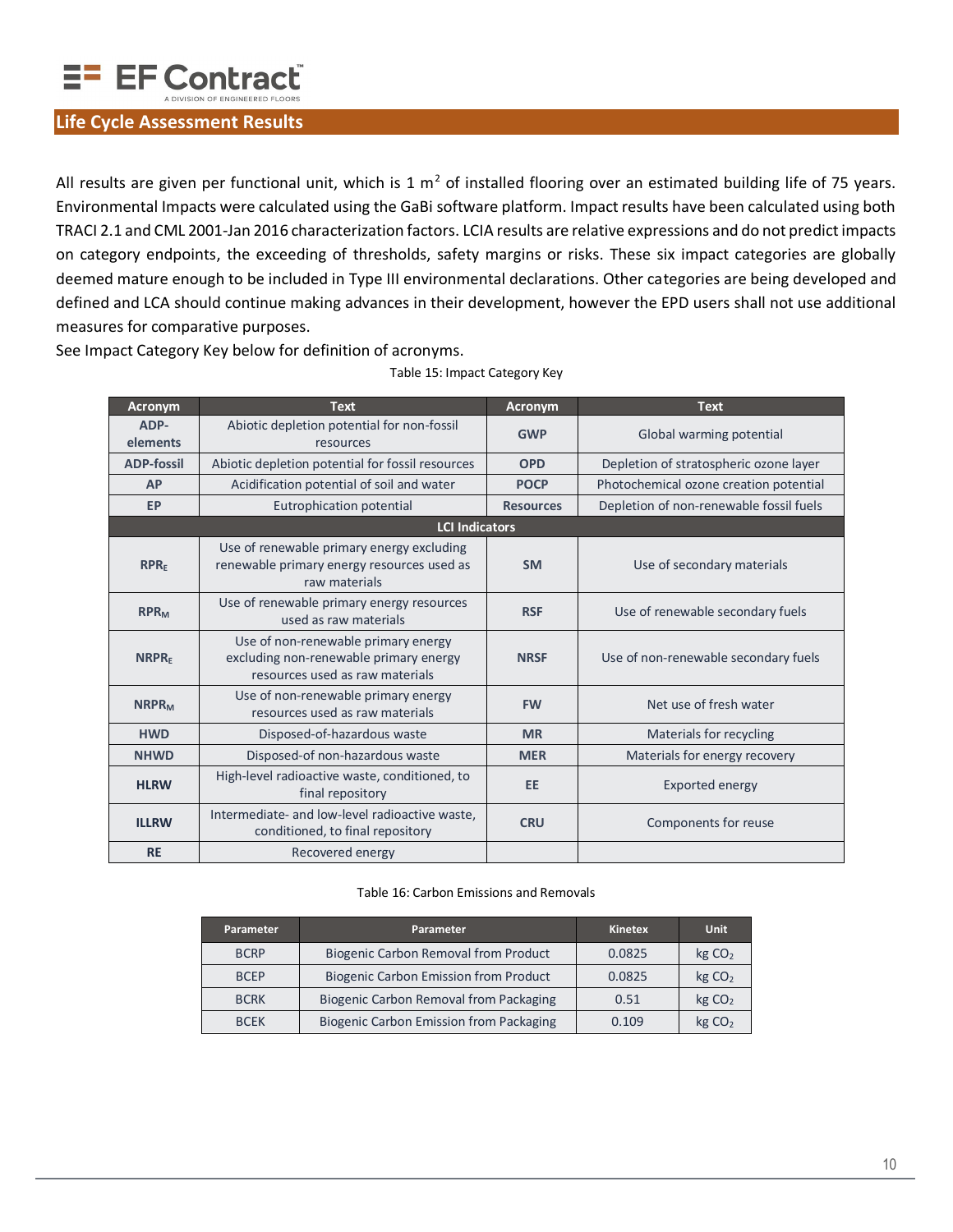

# **1. Kinetex Textile Composite Flooring**

# **1.1 CML Results**

| <b>Impact Category</b>            | $A1-A3$  | Α4       | А5           | <b>B1</b>    | <b>B2</b>    | <b>B3</b>    | <b>B4</b> | <b>B5</b>    | <b>B6</b>    | <b>B7</b>    | $^{\sim}$    | C2       | C <sub>3</sub> | C <sub>4</sub> |            |
|-----------------------------------|----------|----------|--------------|--------------|--------------|--------------|-----------|--------------|--------------|--------------|--------------|----------|----------------|----------------|------------|
| <b>ADP-elements [kg Sb</b><br>eq] | 1.45E-06 | 2.36E-08 | 1.81E-07     | $0.00E + 00$ | 1.15E-05     | $0.00E + 00$ | 6.75E-06  | $0.00E + 00$ | $0.00E + 00$ | $0.00E + 00$ | $0.00E + 00$ | 3.79E-09 | $0.00E + 00$   | 3.29E-08       | <b>MND</b> |
| ADP-fossil fuel [MJ]              | 8.43E+01 | 1.83E+00 | $6.34E + 00$ | $0.00E + 00$ | $6.53E + 02$ | $0.00E + 00$ | 3.75E+02  | $0.00E + 00$ | $0.00E + 00$ | $0.00E + 00$ | $0.00E + 00$ | 2.93E-01 | $0.00E + 00$   | 1.18E+00       | <b>MND</b> |
| $AP$ [kg $SO2$ eq]                | 1.00E-02 | 4.46E-04 | 7.55E-04     | $0.00E + 00$ | 1.08E-01     | $0.00E + 00$ | 4.61E-02  | $0.00E + 00$ | $0.00E + 00$ | $0.00E + 00$ | $0.00E + 00$ | 7.16E-05 | $0.00E + 00$   | 3.23E-04       | <b>MND</b> |
| <b>EP</b> [kg Phosphate eq]       | 1.06E-03 | 1.20E-04 | 3.53E-04     | $0.00E + 00$ | 8.87E-03     | $0.00E + 00$ | 6.30E-03  | $0.00E + 00$ | $0.00E + 00$ | $0.00E + 00$ | $0.00E + 00$ | 1.92E-05 | $0.00E + 00$   | 4.18E-05       | <b>MND</b> |
| $GWP$ [kg $CO2$ eq]               | 4.50E+00 | 1.30E-01 | 4.21E-01     | $0.00E + 00$ | 5.07E+01     | $0.00E + 00$ | 2.05E+01  | $0.00E + 00$ | $0.00E + 00$ | $0.00E + 00$ | $0.00E + 00$ | 2.08E-02 | $0.00E + 00$   | 7.63E-02       | <b>MND</b> |
| ODP [kg CFC 11 eq]                | 5.69E-12 | 4.44E-15 | 8.32E-14     | $0.00E + 00$ | 8.24E-11     | $0.00E + 00$ | 2.32E-11  | $0.00E + 00$ | $0.00E + 00$ | $0.00E + 00$ | $0.00E + 00$ | 7.12E-16 | $0.00E + 00$   | 1.40E-14       | <b>MND</b> |
| POCP [kg Ethene eq]               | 9.26E-04 | 4.48E-05 | 1.57E-04     | $0.00E + 00$ | 7.20E-03     | $0.00E + 00$ | 4.62E-03  | $0.00E + 00$ | $0.00E + 00$ | $0.00E + 00$ | $0.00E + 00$ | 7.19E-06 | $0.00E + 00$   | 2.72E-05       | <b>MND</b> |

# **1.2 TRACI Results**

| <b>Impact Category</b>         | $A1-A3$  | A4        | A5.      | В1           | B <sub>2</sub> | <b>B3</b>    | <b>B4</b>    | <b>B5</b>    | B6           | <b>B7</b>    | $\mathsf{C1}$ | C <sub>2</sub> | าว           | C <sub>4</sub> | D          |
|--------------------------------|----------|-----------|----------|--------------|----------------|--------------|--------------|--------------|--------------|--------------|---------------|----------------|--------------|----------------|------------|
| $AP$ [kg $SO2$ eq]             | 1.21E-02 | $.17E-04$ | 1.66E-03 | $0.00E + 00$ | $1.27E - 01$   | $0.00E + 00$ | 5.95E-02     | $0.00E + 00$ | $0.00E + 00$ | $0.00E + 00$ | $0.00E + 00$  | 1.15E-04       | $0.00E + 00$ | 4.20E-04       | <b>MND</b> |
| EP [kg N eq]                   | 9.25E-04 | 5.84E-05  | 3.33E-04 | $0.00E + 00$ | 8.85E-03       | $0.00E + 00$ | 5.35E-03     | $0.00E + 00$ | $0.00E + 00$ | $0.00E + 00$ | $0.00E + 00$  | 9.37E-06       | $0.00E + 00$ | 2.13E-05       | <b>MND</b> |
| $GWP$ [kg $CO2$ eq]            | 5.35E+00 | $.54E-01$ | 4.83E-01 | $0.00E + 00$ | $6.03E + 01$   | $0.00E + 00$ | $2.43E + 01$ | $0.00E + 00$ | $0.00E + 00$ | $0.00E + 00$ | $0.00E + 00$  | 2.49E-02       | $0.00E + 00$ | 9.07E-02       | <b>MND</b> |
| ODP [kg CFC 11 eq]             | 6.82E-12 | 5.31E-15  | 9.95E-14 | $0.00E + 00$ | 9.86E-11       | $0.00E + 00$ | 2.78E-11     | $0.00E + 00$ | $0.00E + 00$ | $0.00E + 00$ | $0.00E + 00$  | 8.52E-16       | $0.00E + 00$ | 1.67E-14       | <b>MND</b> |
| <b>Resources [MJ]</b>          | 1.05E+01 | 2.93E-01  | 1.03E+00 | $0.00E + 00$ | $6.14E + 01$   | $0.00E + 00$ | 4.81E+01     | $0.00E + 00$ | $0.00E + 00$ | $0.00E + 00$ | $0.00E + 00$  | 4.70E-02       | $0.00E + 00$ | 1.82E-01       | <b>MND</b> |
| POCP [ $kg$ O <sub>3</sub> eq] | 1.65E-01 | 2.37E-02  | 1.27E-02 | $0.00E + 00$ | $1.41E + 00$   | $0.00E + 00$ | 8.39E-01     | $0.00E + 00$ | $0.00E + 00$ | $0.00E + 00$ | $0.00E + 00$  | 3.80E-03       | $0.00E + 00$ | 8.31E-03       | <b>MND</b> |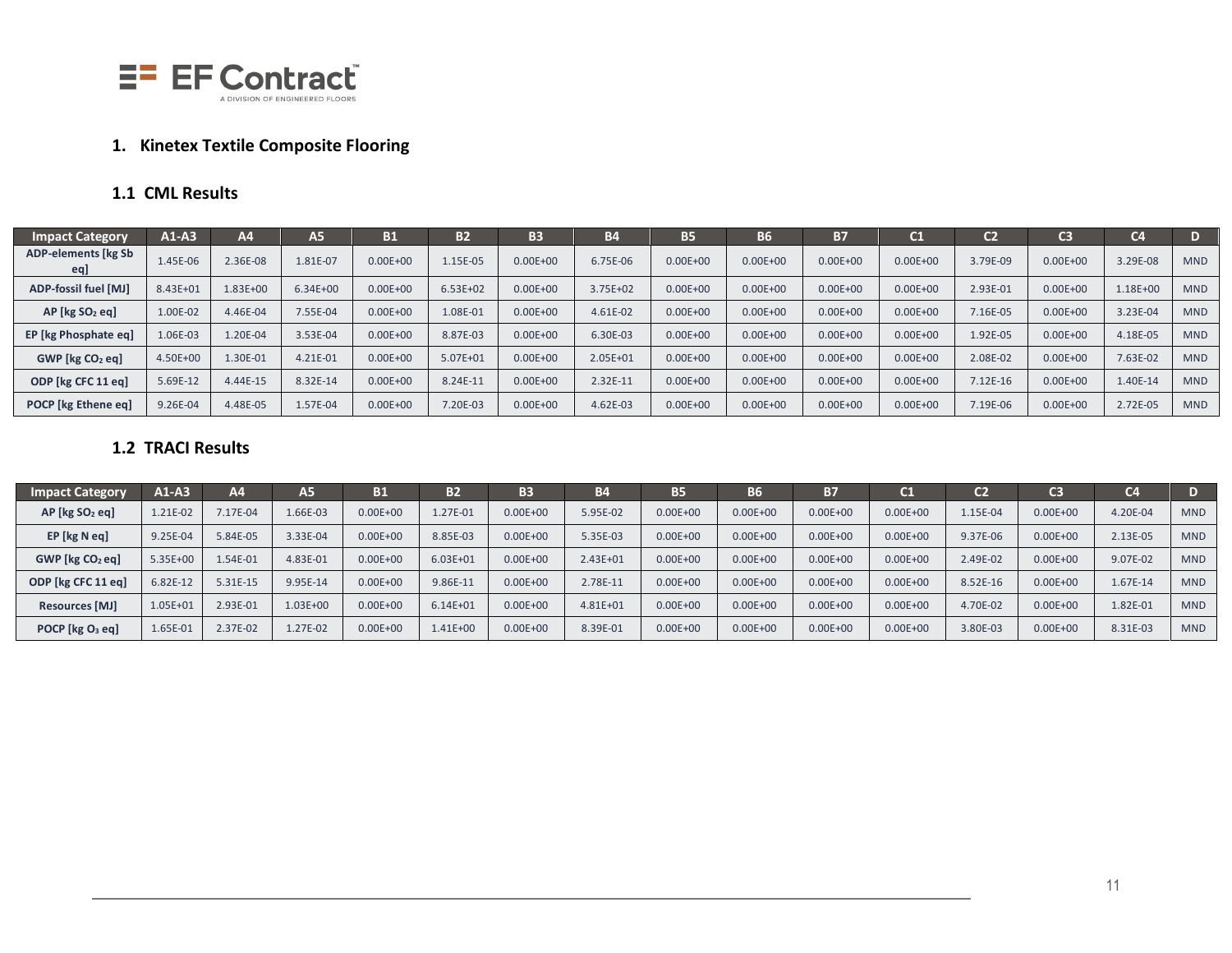

#### **1.3 Resource Use Results**

| <b>Impact</b><br><b>Category</b> | $A1-A3$      | AA           | <b>A5</b>    | <b>B1</b>    | <b>B2</b>    | <b>B3</b>    | <b>B4</b>    | <b>B5</b>    | <b>B6</b>    | <b>B7</b>    | C1           | C <sub>2</sub> | C <sub>3</sub> | C <sub>4</sub> | D          |
|----------------------------------|--------------|--------------|--------------|--------------|--------------|--------------|--------------|--------------|--------------|--------------|--------------|----------------|----------------|----------------|------------|
| $RPRE$ [MJ]                      | 8.59E+00     | 5.43E-02     | 1.63E-01     | $0.00E + 00$ | $6.85E + 01$ | $0.00E + 00$ | 3.56E+01     | $0.00E + 00$ | $0.00E + 00$ | $0.00E + 00$ | $0.00E + 00$ | 8.72E-03       | $0.00E + 00$   | 1.03E-01       | <b>MND</b> |
| $RPR_M$ [MJ]                     | $0.00E + 00$ | $0.00E + 00$ | $0.00E + 00$ | $0.00E + 00$ | $0.00E + 00$ | $0.00E + 00$ | $0.00E + 00$ | $0.00E + 00$ | $0.00E + 00$ | $0.00E + 00$ | $0.00E + 00$ | $0.00E + 00$   | $0.00E + 00$   | $0.00E + 00$   | <b>MND</b> |
| $NRPRE$ [MJ]                     | $1.16E + 02$ | 2.20E+00     | 7.83E+00     | $0.00E + 00$ | $1.02E + 03$ | $0.00E + 00$ | 5.09E+02     | $0.00E + 00$ | $0.00E + 00$ | $0.00E + 00$ | $0.00E + 00$ | 3.53E-01       | $0.00E + 00$   | 1.45E+00       | <b>MND</b> |
| $NRPR_M$ [MJ]                    | $0.00E + 00$ | $0.00E + 00$ | $0.00E + 00$ | $0.00E + 00$ | $0.00E + 00$ | $0.00E + 00$ | $0.00E + 00$ | $0.00E + 00$ | $0.00E + 00$ | $0.00E + 00$ | $0.00E + 00$ | $0.00E + 00$   | $0.00E + 00$   | $0.00E + 00$   | <b>MND</b> |
| SM [kg]                          | $0.00E + 00$ | $0.00E + 00$ | $0.00E + 00$ | $0.00E + 00$ | $0.00E + 00$ | $0.00E + 00$ | $0.00E + 00$ | $0.00E + 00$ | $0.00E + 00$ | $0.00E + 00$ | $0.00E + 00$ | $0.00E + 00$   | $0.00E + 00$   | $0.00E + 00$   | <b>MND</b> |
| RSF [MJ]                         | $0.00E + 00$ | $0.00E + 00$ | $0.00E + 00$ | $0.00E + 00$ | $0.00E + 00$ | $0.00E + 00$ | $0.00E + 00$ | $0.00E + 00$ | $0.00E + 00$ | $0.00E + 00$ | $0.00E + 00$ | $0.00E + 00$   | $0.00E + 00$   | $0.00E + 00$   | <b>MND</b> |
| NRSF [MJ]                        | $0.00E + 00$ | $0.00E + 00$ | $0.00E + 00$ | $0.00E + 00$ | $0.00E + 00$ | $0.00E + 00$ | $0.00E + 00$ | $0.00E + 00$ | $0.00E + 00$ | $0.00E + 00$ | $0.00E + 00$ | $0.00E + 00$   | $0.00E + 00$   | $0.00E + 00$   | <b>MND</b> |
| RE [MJ]                          | $0.00E + 00$ | $0.00E + 00$ | $0.00E + 00$ | $0.00E + 00$ | $0.00E + 00$ | $0.00E + 00$ | $0.00E + 00$ | $0.00E + 00$ | $0.00E + 00$ | $0.00E + 00$ | $0.00E + 00$ | $0.00E + 00$   | $0.00E + 00$   | $0.00E + 00$   | <b>MND</b> |
| <b>FW</b> [m3]                   | 2.89E-02     | 2.64E-04     | 2.21E-03     | $0.00E + 00$ | 1.17E+00     | $0.00E + 00$ | 1.26E-01     | $0.00E + 00$ | $0.00E + 00$ | $0.00E + 00$ | $0.00E + 00$ | 4.25E-05       | $0.00E + 00$   | 1.76E-04       | <b>MND</b> |

# **1.4 Output Flows and Waste Results**

| Impact<br>Category | $A1-A3$      | A4           | <b>A5</b>    | <b>B1</b>    | <b>B2</b>    | <b>B3</b>    | <b>B4</b>    | <b>B5</b>    | <b>B6</b>    | <b>B7</b>    | C1           | c <sub>2</sub> | C <sub>3</sub> | C <sub>4</sub> | D          |
|--------------------|--------------|--------------|--------------|--------------|--------------|--------------|--------------|--------------|--------------|--------------|--------------|----------------|----------------|----------------|------------|
| HWD [kg]           | 6.67E-07     | 1.71E-08     | 4.01E-09     | $0.00E + 00$ | 5.04E-07     | $0.00E + 00$ | 2.77E-06     | $0.00E + 00$ | $0.00E + 00$ | $0.00E + 00$ | $0.00E + 00$ | 2.74E-09       | $0.00E + 00$   | 5.00E-09       | <b>MND</b> |
| NHWD [kg]          | 8.35E-02     | 8.25E-05     | 2.21E-01     | $0.00E + 00$ | 3.95E-01     | $0.00E + 00$ | $9.50E + 00$ | $0.00E + 00$ | $0.00E + 00$ | $0.00E + 00$ | $0.00E + 00$ | 1.33E-05       | $0.00E + 00$   | 2.07E+00       | <b>MND</b> |
| HLRW [kg]          | 7.44E-06     | 5.83E-09     | 1.15E-07     | $0.00E + 00$ | 1.10E-04     | $0.00E + 00$ | 3.03E-05     | $0.00E + 00$ | $0.00E + 00$ | $0.00E + 00$ | $0.00E + 00$ | 9.34E-10       | $0.00E + 00$   | 1.88E-08       | <b>MND</b> |
| <b>ILLRW</b> [kg]  | 5.86E-03     | 4.82E-06     | 9.61E-05     | $0.00E + 00$ | 9.20E-02     | $0.00E + 00$ | 2.39E-02     | $0.00E + 00$ | $0.00E + 00$ | $0.00E + 00$ | $0.00E + 00$ | 7.74E-07       | $0.00E + 00$   | 1.50E-05       | <b>MND</b> |
| CRU [kg]           | $0.00E + 00$ | $0.00E + 00$ | $0.00E + 00$ | $0.00E + 00$ | $0.00E + 00$ | $0.00E + 00$ | $0.00E + 00$ | $0.00E + 00$ | $0.00E + 00$ | $0.00E + 00$ | $0.00E + 00$ | $0.00E + 00$   | $0.00E + 00$   | $0.00E + 00$   | <b>MND</b> |
| MR [kg]            | $0.00E + 00$ | $0.00E + 00$ | $0.00E + 00$ | $0.00E + 00$ | $0.00E + 00$ | $0.00E + 00$ | $0.00E + 00$ | $0.00E + 00$ | $0.00E + 00$ | $0.00E + 00$ | $0.00E + 00$ | $0.00E + 00$   | $0.00E + 00$   | $0.00E + 00$   | <b>MND</b> |
| MER [kg]           | $0.00E + 00$ | $0.00E + 00$ | 3.82E-03     | $0.00E + 00$ | $0.00E + 00$ | $0.00E + 00$ | $0.00E + 00$ | $0.00E + 00$ | $0.00E + 00$ | $0.00E + 00$ | $0.00E + 00$ | $0.00E + 00$   | $0.00E + 00$   | $0.00E + 00$   | <b>MND</b> |
| EE [MJ]            | $0.00E + 00$ | $0.00E + 00$ | 6.97E-03     | $0.00E + 00$ | $0.00E + 00$ | $0.00E + 00$ | $0.00E + 00$ | $0.00E + 00$ | $0.00E + 00$ | $0.00E + 00$ | $0.00E + 00$ | $0.00E + 00$   | $0.00E + 00$   | $0.00E + 00$   | <b>MND</b> |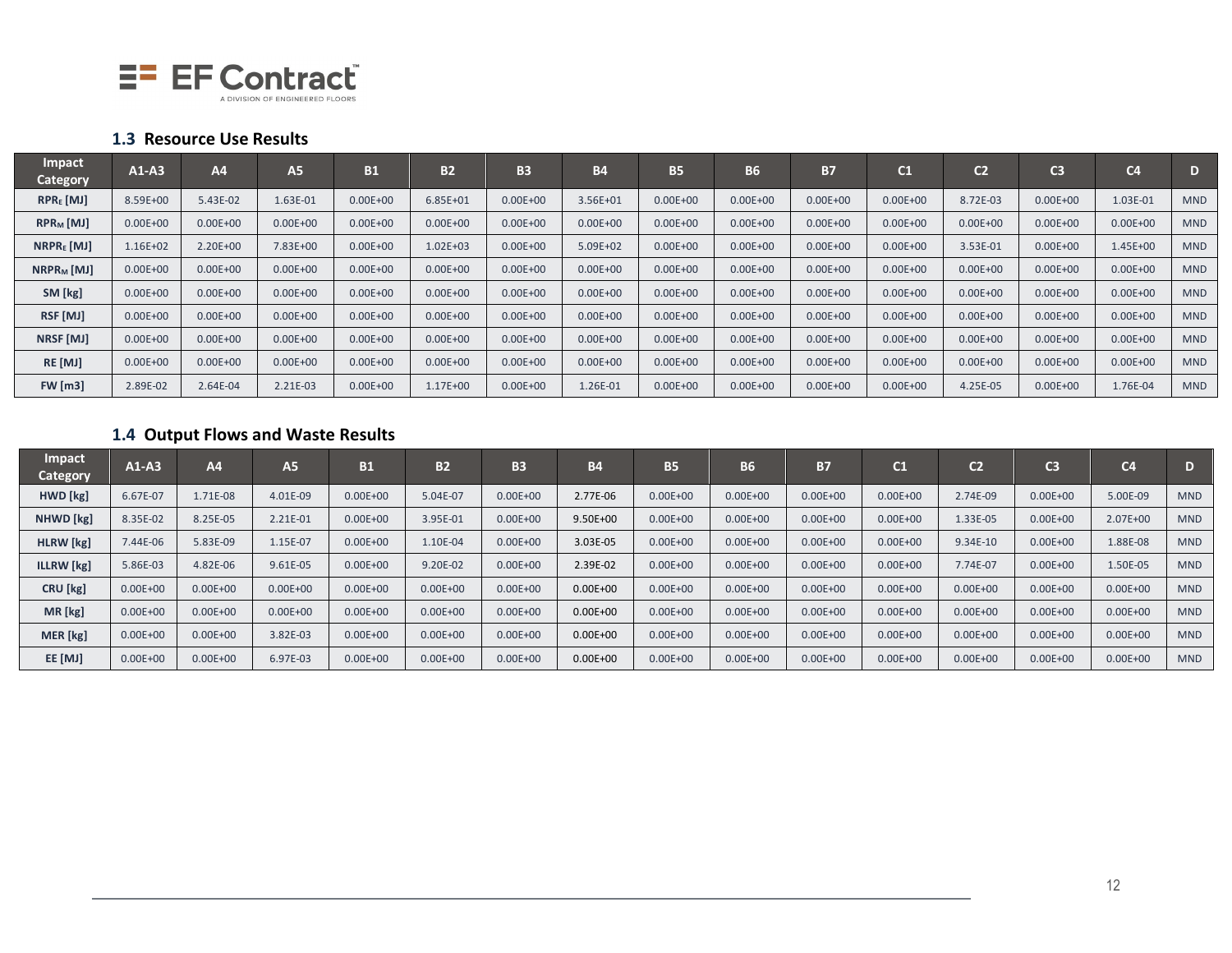

# **Life Cycle Assessment Interpertation**

Overall for EF Contract's products Global Warming and Abiotic Depletion of fossil fuels are the impact categories of most significance. Within these impact categories, the vast majority of impacts are aggregated in the A1-A3 phase of the life cycle of the product. A1-A3 includes raw material sourcing, transportation and manufacturing. The second largest life cycle stage is B2 which is the maintenance of the product over a year for all products. Impacts from maintenance can be attributed to the electricity used to vacuum carpet to maintain cleanliness and appearance.

For Kinetex, raw materials and manufacturing contributes to around 77% and maintenance contributes to 11.6% of total life cycle impacts. Within raw materials and manufacturing, electricity contributes to 50% and yarn contributes to 26% of total impacts most of which comes from manufacturing PET. Thermal energy from natural gas is 0.2% of total impacts.

#### **25. Environment and Health During Manufacturing**

As responsible stewards of the environment, we believe in using all resources as efficiently and judiciously as possible  $$ prioritizing conservation and consumption reduction before recycling or reuse. With conservation at the heart of our sustainability philosophy, finding alternatives for (and preventing the excessive use of) valuable resources is the basis of our approach to environmental impact management.

- In 2018, we made some notable improvements to our energy efficiency, including reducing dye-house energy, upgrading our extrusion processes, consolidating our operations, and expanding into the industry's most state-ofthe-art manufacturing facility.
- We're saving water and energy by optimizing our product mix with a growing number of products featuring yarns that use low-intensity dyeing processes, including solution dyeing and space-dyeing.

#### **26. Environment and Health During Installation**

All recommended personal protective equipment (PPE) should be utilized during installation, as indicated on the SDS and installation guidelines, found online. Kinetex meets [requirements](https://services.carpet-rug.org/api/GLPCertificate/2690) of the Carpet and Rug Institute's Green Label Plus Program for indoor air quality.

#### **27. Extraordinary Effects**

**Fire**

Kinetex's fire performance testing details can be found in [Table 2.](#page-2-0)

**Water**

Should the product become flooded, the water should be removed through means of extraction and drying, and the product should behave as originally intended. There are no environmental impacts associated with the product being flooded.

#### **Mechanical Destruction**

In the event that the product is mechanically destroyed, please revert to disposing the product using standard procedure and and ensure timely replacement.